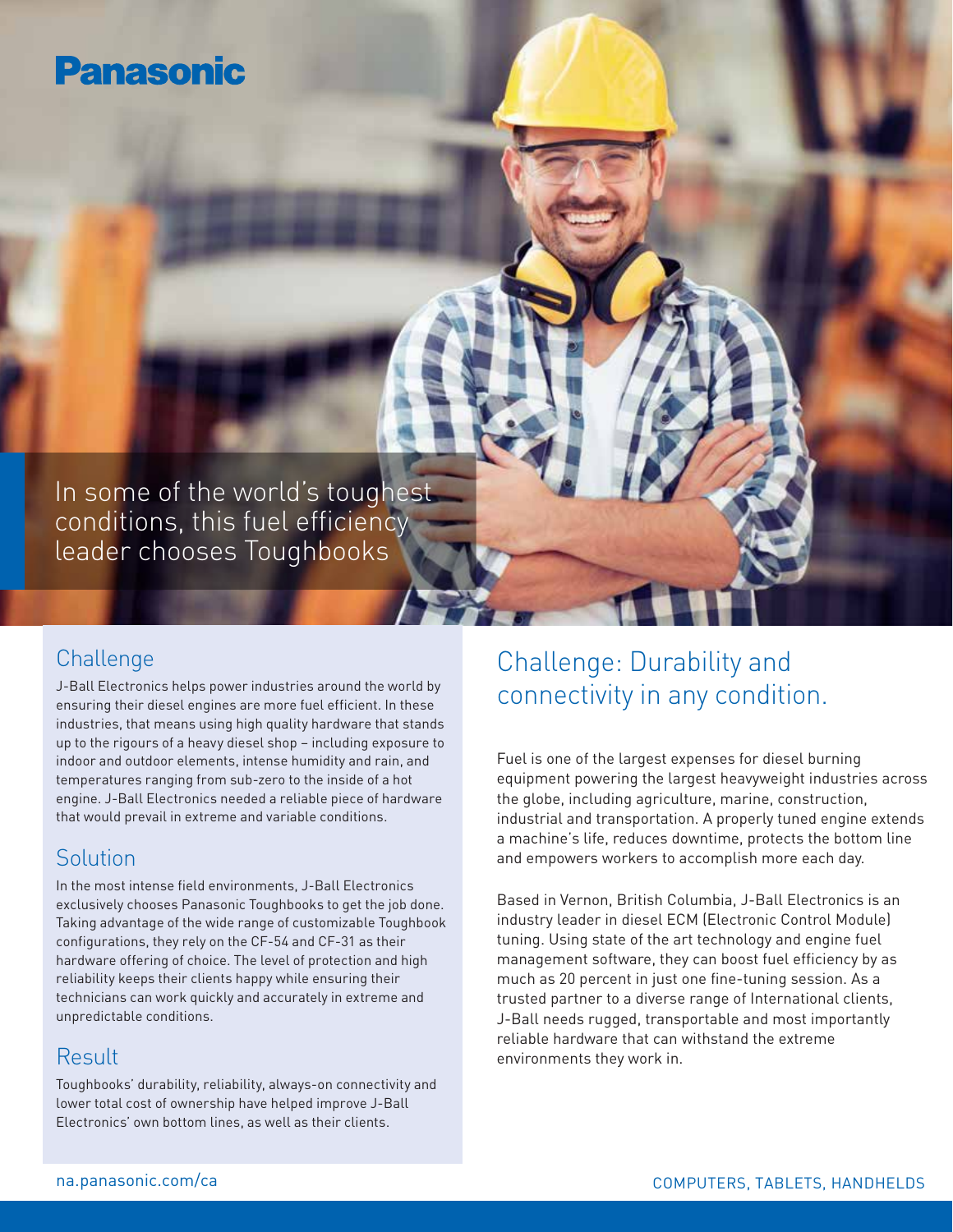# **Panasonic**



Panasonic Toughbooks have raised the bar for rugged laptops, tablets and handheld solutions. They combine hardware, software and services to streamline processes, improve productivity and lower total cost of ownership for some of the world's toughest and most remarkable workers. A perfect fit for J-Ball Electronics, they chose to exclusively run their diesel diagnostic software and laptop kits on Panasonic Toughbook CF-54 and CF-31.

J-Ball Electronics desired both semi and fully rugged models, to accommodate for their target markets device requirements. For extreme environments, the CF-31 model offers the most amount of protection, while for jobs and sites that require a smaller, lighter model at an affordable price, the CF-54 is best-suited. Toughbook devices are designed, built and tested to handle almost any situation: exposure to high humidity, bumps, dirt, grease, spills, rain, wild temperature swings and even sixfoot drops, making them the perfect solution to match the market's needs.

### Solution: Using technology to get extraordinary work done in extraordinary places.

As their clients' equipment service needs became more complex, J-Ball Electronics' technicians required technology that enabled them to perform mission critical diagnostics and troubleshooting on-site. Even smaller service centres now need access to rugged and affordable equipment to effectively get the job done and fulfill their clients' needs. Warranty, availability, support and performance features were all key facets in their decision-making process. Ultimately, J-Ball Electronics turned to their "manufacturer of choice" for many years and found that Panasonic Canada was best equipped to deliver on each of their varied business needs.

"The process started with an email to Panasonic Canada," said Chris Bulmer, Software Installation and Support technician. "We discussed our demands, volume and various pricing options. It was clear that the advantages of working with Panasonic Canada directly far outweighed any transitional difficulties."

"In the end, our final decision came down to total cost of ownership, quality of service and the advantages of dealing with a Canadian company."

Toughbook technology contributes to smarter, safer and more productive workforces – like those across the intense industrial environments that J-Ball Electronics services. Working regularly in unpredictable and extreme conditions, they need devices that are proven to be up to any challenge.

With more than 450 authorized dealers on four continents, JBall also needed to be able to offer highly competitive pricing, particularly to customers in volatile and government-regulated industries. The lower cost of ownership they offer delivers a bigger return on investment for their clients. The rugged and reliable design of Toughbook made the most financial sense: a lower total cost of ownership over the life of the device while offering an overall superior user experience.